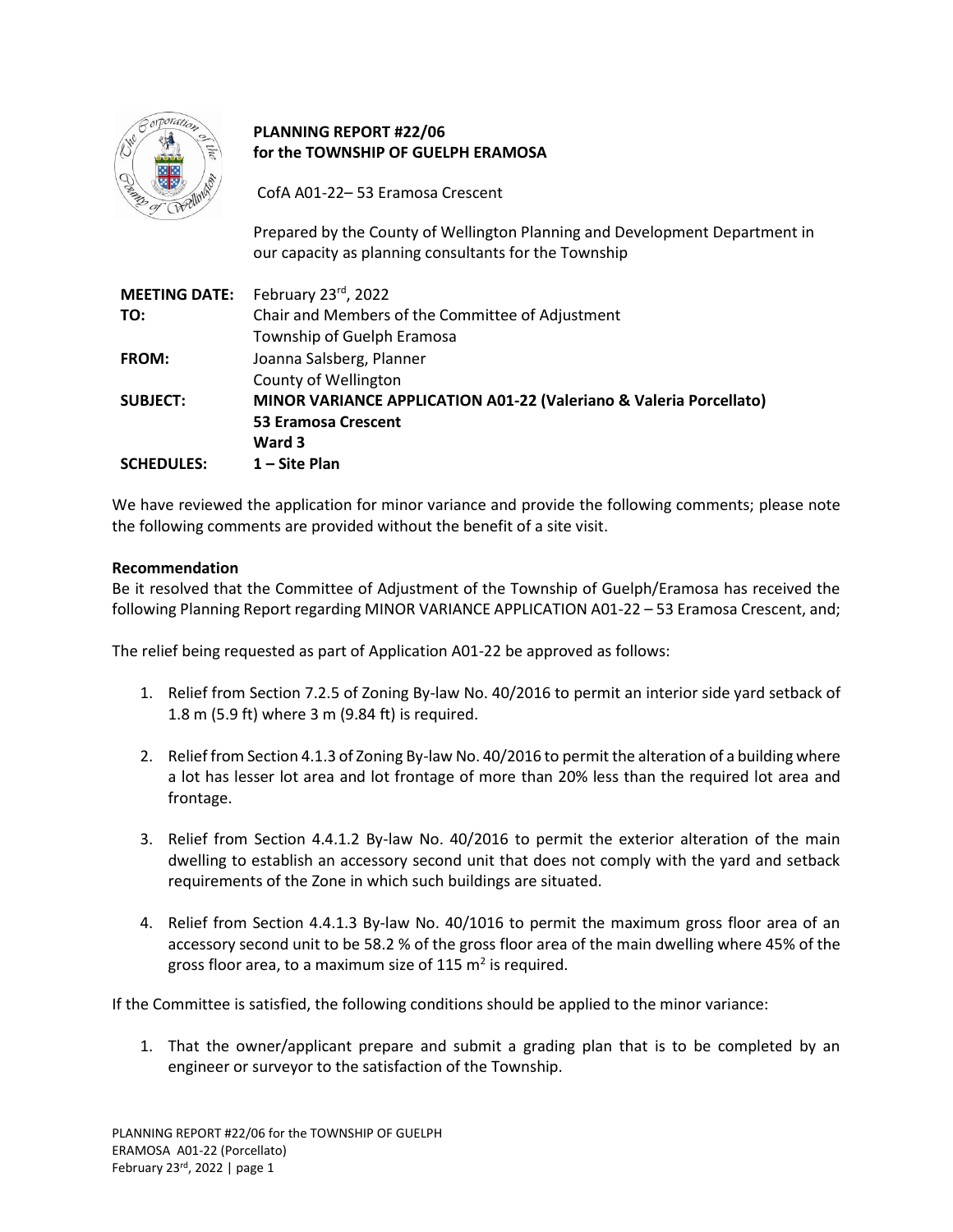2. That adequate servicing for the accessory second unit can be accommodated to the satisfaction of the Township.

## **Background**

The purpose of this application is to facilitate a two storey addition of 110.36 m<sup>2</sup> (1,188 ft<sup>2</sup>) to an existing two-storey detached dwelling to increase living space within the main dwelling and to create an accessory second unit to occupy the entire second floor. In order to facilitate this development, relief from the Zoning By-law is required to allow a reduced interior side yard (right) of 1.80 m, to allow for the gross floor area of the accessory second unit to be 58.1% of the gross floor area of the main dwelling, and to recognize the existing lot size and frontage to permit a reduced lot size of 0.1264 ha and lot frontage of 21.3 m.

The proposed addition will allow an extension of the first floor, second floor, and cellar, and allow the second floor to be reconfigured to establish an accessory second unit. The main dwelling is proposed to be extended by a gross floor area of 61.5 m<sup>2</sup> (662 ft<sup>2</sup>), for a total gross floor area of 189.4 m<sup>2</sup> (2,039 ft<sup>2</sup>) to include a kitchen, dining room, master bathroom, and living room on the first floor. A crawl space extension is also proposed within the cellar and is associated with the main dwelling. The addition to the second floor includes 48.9 m<sup>2</sup> (526 ft<sup>2</sup>) of additional living space, for a total gross floor area of 110.1 m<sup>2</sup>  $(1,185 \text{ ft}^2)$  and is proposed to be an accessory second unit in its entirety. The proposed addition to the dwelling results in an interior side yard setback on the right side of the building of 1.8 m whereas, 3 m is required within the Zoning By-law. The side yard setback on the left of the building has been identified by the applicant as 1.54 m for the existing building and is to remain, and the proposed addition would have an interior side yard on the left of 4.75 m. The required interior side yard setback is 3.0 m.

Township staff have provided records that minor variance application V4/71 was approved in 1971 that appears to be for the relief of the existing interior side yard setbacks of the house. The proposed addition is an extension of the existing building line on the right side of the building, and is setback further into the lot than the closest part of the existing building on the left side. This application is for relief to the interior side yard setback for the addition and accessory second unit on the second floor.

The applicants have identified that the subject lands have a lot area of 0.1264 ha (1,264 m<sup>2</sup>) and a lot frontage of 21.3 m (69.9 ft). Section 4.1.3 permits a lot which has a lot area and lot frontage that is up to 20% smaller than the zone's required minimum lot area to be used and a building or structure to be erected, altered or used on the lot. The minimum required lot area within the Rural Residential (RR) Zone is 0.2 ha (2000 m<sup>2</sup>) for lots existing as of October 19<sup>th</sup>, 1999. The minimum frontage requirement within the RR Zone is 30 m. The Township has confirmed that the lot was in existence in advance of this time. The purpose of this variance is to recognize the existing lot size and frontage and permit the alteration of the existing detached dwelling.

Upon review of the application, it was determined by planning staff relief is also required from section 4.4.1.3 with respects to the maximum gross floor area of an accessory second unit. Specifically, section 4.4.1.3 requires that the maximum gross floor area of an accessory second unit shall be no more than an amount equal to 45% of the gross floor area of the main dwelling, to a maximum size of 115 m<sup>2</sup>. Although the proposed unit does not exceed the maximum size of 115 m<sup>2</sup>, the unit does exceed 45% of the gross floor area of the main dwelling. This relief has been added within the table below and staff's recommendation. Although not identified in the public notice, planning staff are of the opinion that this is a minor adjustment.

The details of the minor variance application are included in the table below:

PLANNING REPORT #22/06 for the TOWNSHIP OF GUELPH ERAMOSA A01-22 (Porcellato) February 23rd , 2022 | page 2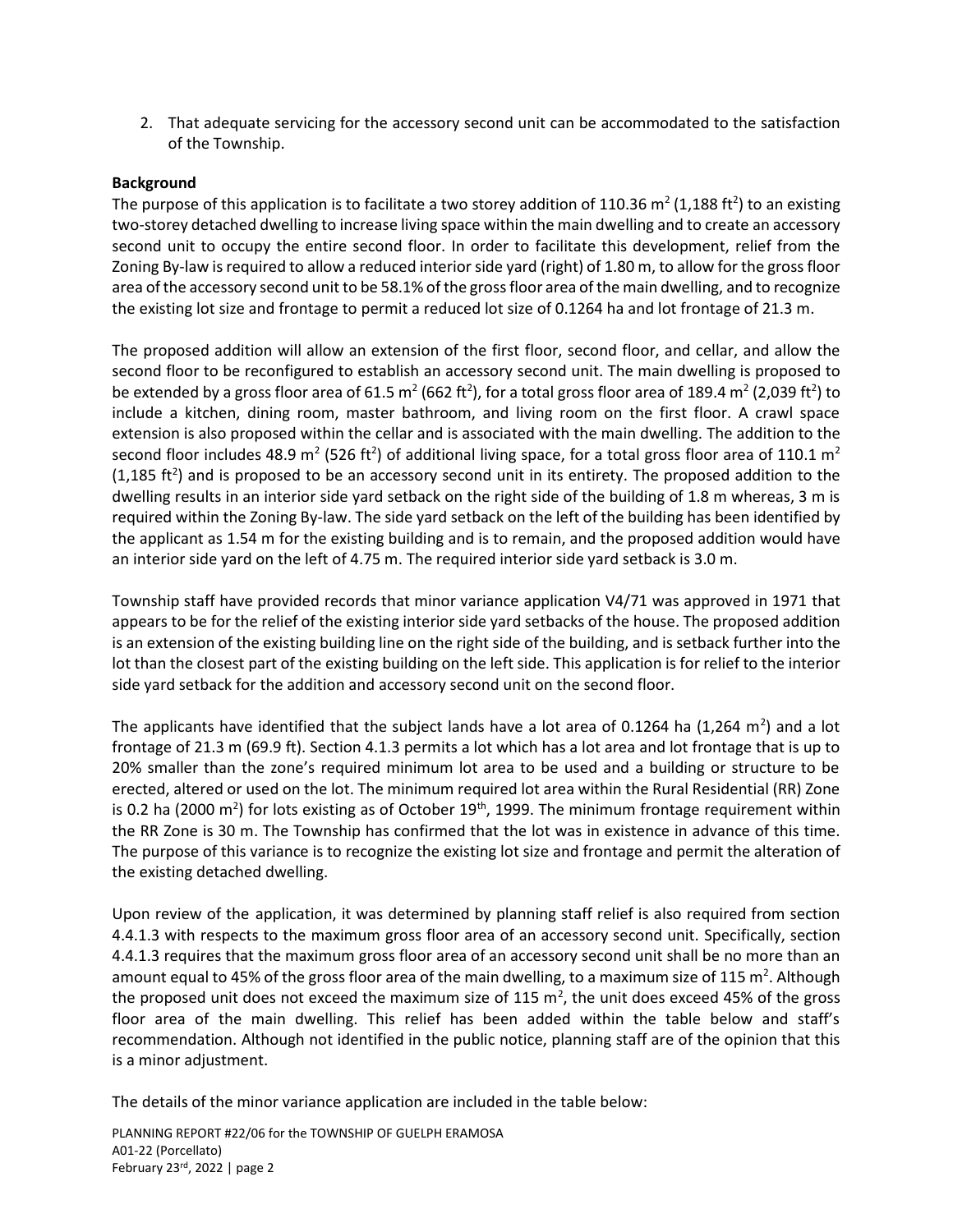| <b>Regulation</b>                                                                    | <b>By-law</b><br><b>Section</b> | <b>Required</b>                                                                                                                                                                                                                                                                                                                                                                                                                                                                                                                                                                                                                | Proposed                                                                                                                   | <b>Relief</b><br><b>Requested</b>                                              |
|--------------------------------------------------------------------------------------|---------------------------------|--------------------------------------------------------------------------------------------------------------------------------------------------------------------------------------------------------------------------------------------------------------------------------------------------------------------------------------------------------------------------------------------------------------------------------------------------------------------------------------------------------------------------------------------------------------------------------------------------------------------------------|----------------------------------------------------------------------------------------------------------------------------|--------------------------------------------------------------------------------|
| Minimum<br><b>Interior Side</b><br>Yard                                              | 7.2.5                           | 3 <sub>m</sub><br>(9.8 ft)                                                                                                                                                                                                                                                                                                                                                                                                                                                                                                                                                                                                     | 1.80 <sub>m</sub><br>(5.9 ft)                                                                                              | 1.2 <sub>m</sub><br>(3.9 ft)                                                   |
| Lots Having<br>Less Lot Area<br>and/or Lot<br>Frontage                               | 4.1.3                           | Where a lot having a lesser lot area and/or<br>lot frontage of not more than 20% less than<br>that required herein, and is held under<br>distinct ownership from abutting lots as<br>shown by a registered conveyance in the<br>records of the Registry or Land Titles Office<br>as of October 19, 1999, or where such a lot<br>is created as a result of an expropriation<br>such smaller lot may be used and a building<br>or structure may be erected, altered, or used<br>on such smaller lot, provided that all other<br>requirements of this By-law are complied<br>with.<br>Section 7.2.1 requires the minimum lot area | <b>Existing Lot Area:</b><br>1264 $m2$<br>$(0.1264 \text{ ha})$<br><b>Existing Lot</b><br>Frontage: of 21.3<br>m (69.9 ft) | Lot Area: 736<br>m2 (0.0736 ha)<br>Lot Frontage:<br>8.7 m (28.5 ft)            |
|                                                                                      |                                 | of 0.2 ha $(2,000 \text{ m}^2)$ , and section 7.2.2<br>requires a minimum lot frontage of 30 m.                                                                                                                                                                                                                                                                                                                                                                                                                                                                                                                                |                                                                                                                            |                                                                                |
| Accessory<br>Second Unit in<br>Agricultural or<br>Residential<br>Zone<br>Regulations | 4.4.1.2                         | When exterior alterations to the main<br>dwelling are proposed for an attached<br>accessory second unit, the siting of an<br>accessory second unit shall be to the rear or<br>side of the main dwelling, and shall comply<br>with the yard and setback requirements of<br>the Zone in which such building is situated.<br>The Required Interior Side Yard Setback is 3<br>m (9.8 ft)                                                                                                                                                                                                                                           | <b>Right Interior</b><br>Side Yard<br>Setback:<br>1.80 <sub>m</sub><br>(5.9 ft)                                            | <b>Right Interior</b><br>Side Yard<br>Setback:<br>1.2 <sub>m</sub><br>(3.9 ft) |
| Accessory<br>Second Unit in<br>Agricultural or<br>Residential<br>Zone<br>Regulations | 4.4.1.3                         | The maximum gross floor area of an<br>accessory second unit shall be no more than<br>an amount equal to 45% of the gross floor<br>area of the main dwelling, to a maximum<br>size of 115 $m2$ .                                                                                                                                                                                                                                                                                                                                                                                                                                | 58.1%                                                                                                                      | 13.1%                                                                          |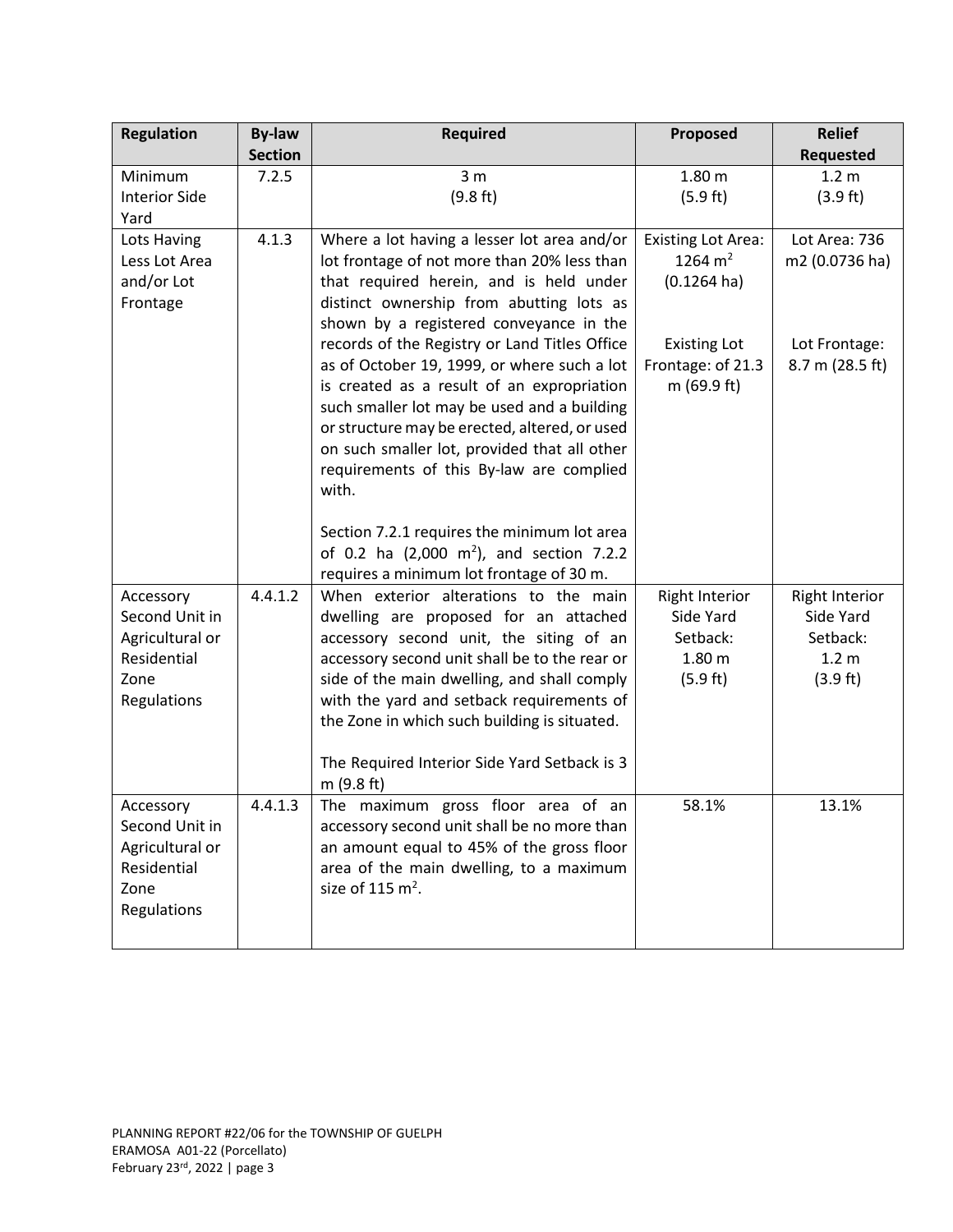# **Figure 1 - Subject property**



Our discussion of this application relative to the four tests under the Planning Act is as follows:

| <b>Four Tests</b>                                 | <b>Discussion:</b>                                                                                                                                                                                                                                                                                                                                                                                                                                                                                                                                                                                                                                                                                                                                                                                                                                                                                                                                       |
|---------------------------------------------------|----------------------------------------------------------------------------------------------------------------------------------------------------------------------------------------------------------------------------------------------------------------------------------------------------------------------------------------------------------------------------------------------------------------------------------------------------------------------------------------------------------------------------------------------------------------------------------------------------------------------------------------------------------------------------------------------------------------------------------------------------------------------------------------------------------------------------------------------------------------------------------------------------------------------------------------------------------|
| That the requested variance is<br>minor in nature | The applicant is requesting to extend an existing two-storey<br>detached dwelling through a 110.36 $m^2$ (1,188 ft <sup>2</sup> ) gross floor area<br>addition which will include additional living space on the first floor,<br>second floor, and a crawl space extension devoted the main<br>dwelling in the cellar. The extension also facilitates the transition of<br>the entirety of the second floor into an accessory second unit.<br>The extension to the existing single detached dwelling will bring the<br>building closer to the interior side yard (right) lot line than what is<br>permitted within the zoning by-law.<br>The proposed extension on the right side of the building follows the<br>existing building line/wall, therefore will not be located closer than<br>the existing dwelling. The left side of the building is setback further<br>from the left side yard setback than the closest part of the existing<br>dwelling. |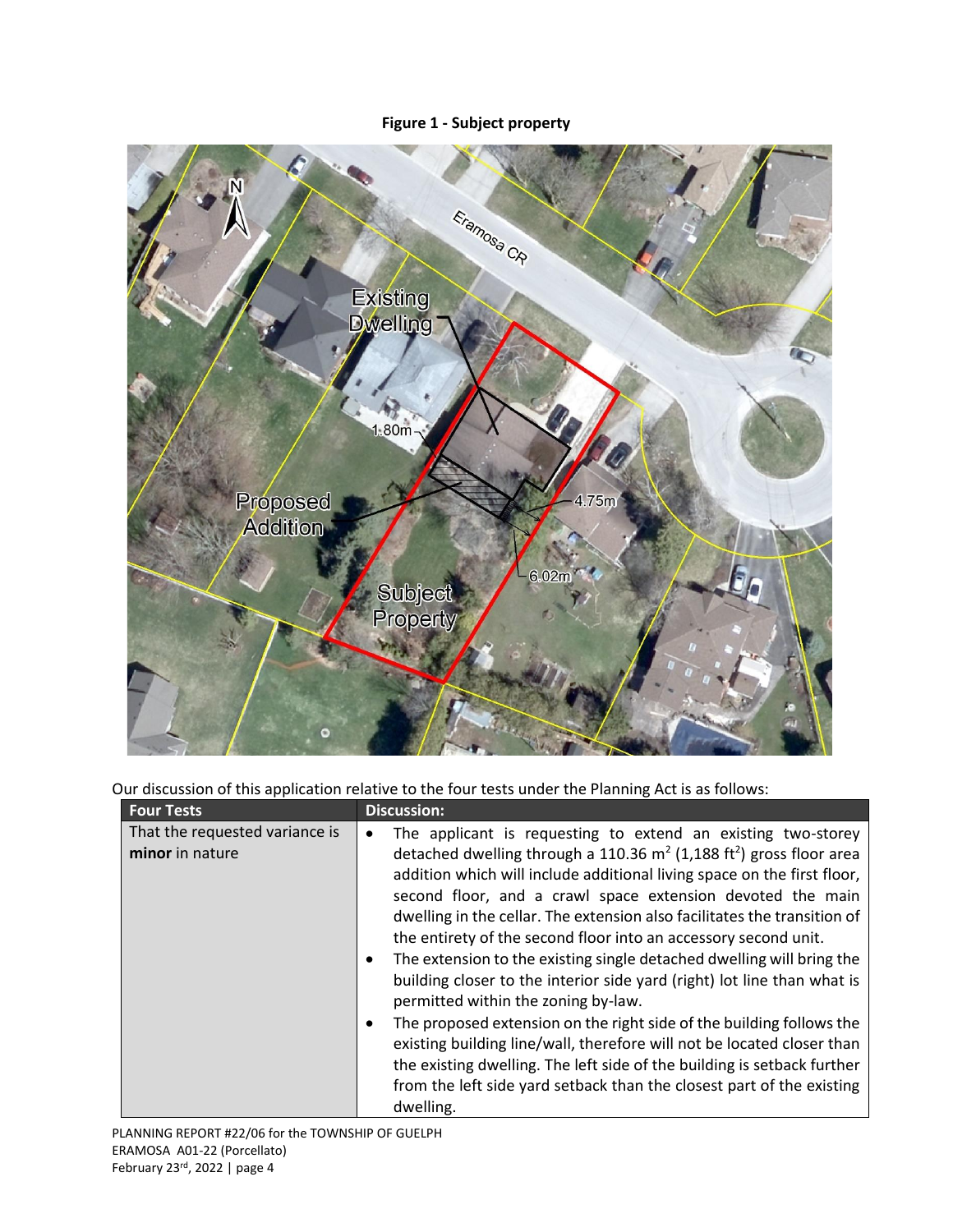|                                                                      | The zoning requirements for accessory second units attached to the<br>$\bullet$<br>main dwelling require the units to meet the requirements of the<br>zone in which such buildings are situated. The proposed addition<br>results in an interior side yard setback that does not meet the<br>requirements of the RR Zone.<br>The extension would result in an interior side yard setback (right) of<br>$\bullet$<br>1.80 m, whereas 3 m is required.<br>The applicant is proposing to alter a building on a lot having a lesser<br>lot area and frontage of more than 20% less than required. There is<br>currently a two-storey dwelling existing on the subject property.<br>The proposed relief is seeking to recognizing the existing lot size and<br>frontage. This scenario has been in existence prior to the 1970's.<br>The applicant is proposing to transition the entirety of the second<br>storey into an accessory second unit of 110.1 $m2$ (1185 ft <sup>2</sup> ).                                                                                                                                                                                                                                                                                                                                                                                                                                                                                                                                                                                                                                                                                                                                                                                                                                                                                                                                                                                                                                                                                                         |
|----------------------------------------------------------------------|--------------------------------------------------------------------------------------------------------------------------------------------------------------------------------------------------------------------------------------------------------------------------------------------------------------------------------------------------------------------------------------------------------------------------------------------------------------------------------------------------------------------------------------------------------------------------------------------------------------------------------------------------------------------------------------------------------------------------------------------------------------------------------------------------------------------------------------------------------------------------------------------------------------------------------------------------------------------------------------------------------------------------------------------------------------------------------------------------------------------------------------------------------------------------------------------------------------------------------------------------------------------------------------------------------------------------------------------------------------------------------------------------------------------------------------------------------------------------------------------------------------------------------------------------------------------------------------------------------------------------------------------------------------------------------------------------------------------------------------------------------------------------------------------------------------------------------------------------------------------------------------------------------------------------------------------------------------------------------------------------------------------------------------------------------------------------------------------|
| That the intent and purpose of<br>the Zoning By-law is<br>maintained | The subject lands are zoned Rural Residential (RR) within the<br>$\bullet$<br>Zoning By-law and are situated within the Hamlet of Promenade<br>Park.<br>A detached dwelling is a permitted use within the RR Zone. An<br>accessory second unit is permitted within the RR Zone, provided<br>the provisions of section 4.4 can be met.<br>A minimum interior side yard setback of 3.0 m is required within the<br>RR Zone. This application proposes a 1.80 m interior side yard<br>setback (right). This setback will maintain the existing building<br>setback, which was permitted in the 1970's.<br>On the left side of the building, the addition is further from the<br>$\bullet$<br>interior side yard setback than the existing building which the<br>applicant has identified as 1.54 m form the lot line. The addition is<br>proposed to be 4.75 m from the left interior side lot line.<br>Section 4.4.1.2 requires that exterior alterations to the main<br>٠<br>building for an attached accessory second unit shall comply with<br>the yard setback requirements of the zone in which the building is<br>situated. The RR Zone requires a minimum interior side yard<br>setback of 3 m.<br>The intent of an interior side yard setback is to allow for<br>$\bullet$<br>unencumbered movement between the front yard and rear yard of<br>the property, to allow for access and maintenance of the entire<br>parcel, to ensure that drainage can be addressed adequately on the<br>subject property, and to create a sense of consistency within the<br>surrounding neighbourhood.<br>The intent of requiring any exterior alterations to a main dwelling<br>for an attached accessory second unit to meet the setback<br>requirements of the subject property's zone is to ensure the unit is<br>adequately separated from surrounding properties, to ensure<br>compatibility, and to ensure any occupant of an accessory second<br>unit can easily and safely access the entrance to the dwelling unit.<br>Section 7.2.1 requires the minimum lot area of existing lots as of |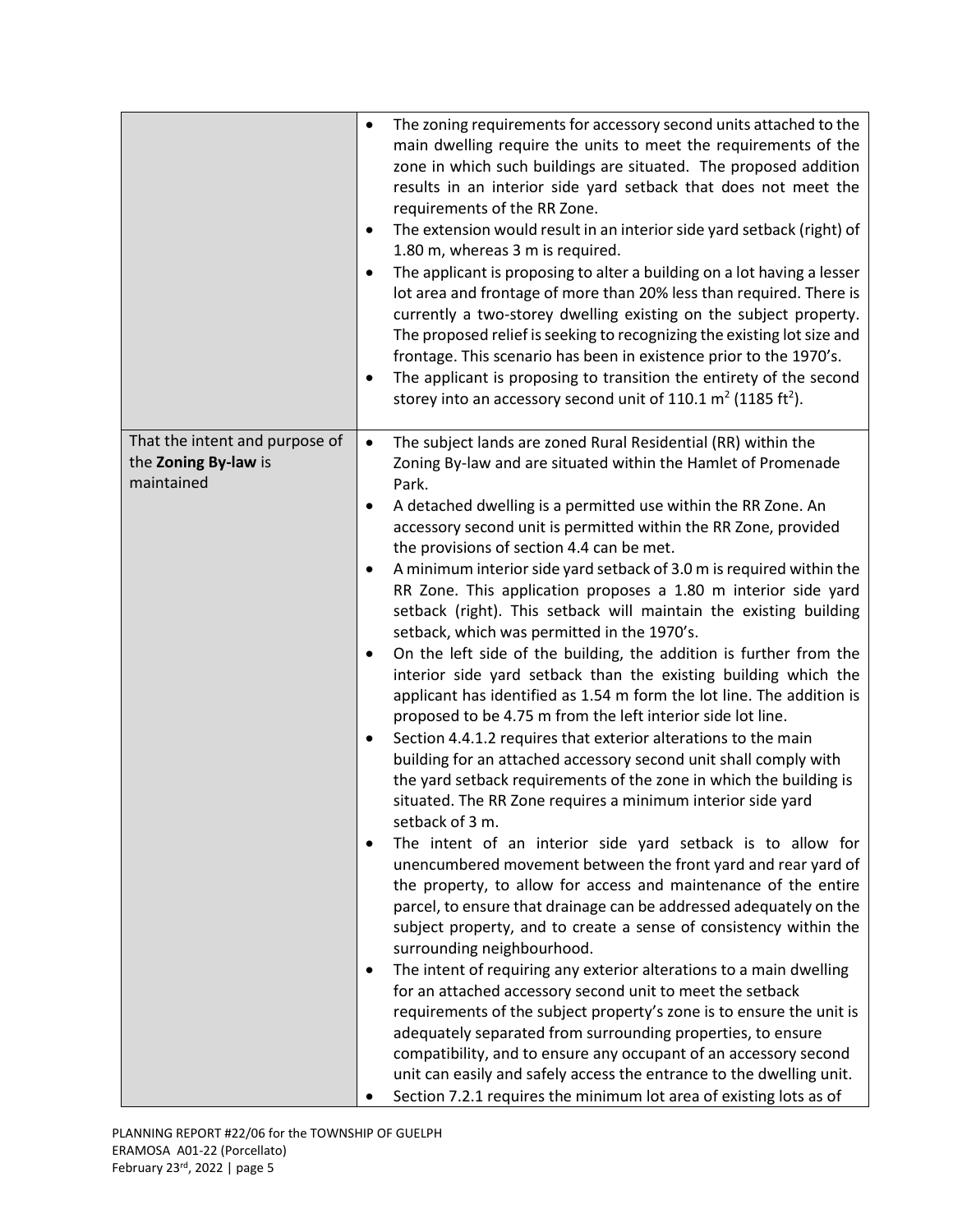|                                                                              | October 19, 1999, to have a minimum lot area of 0.2 ha (2,000<br>$m2$ ). Township staff have confirmed the lot was in existence in<br>advance of October 19, 1999. In addition, Section 4.1.3 allows lots<br>having 20% less of the required minimum lot size.<br>Section 7.2.2 requires the minimum lot frontage of 30 m. In<br>$\bullet$<br>addition, Section 4.1.3 allows lots having 20% less of the required<br>minimum lot frontage.<br>The applicant has identified the existing lot area of the subject<br>property to be 1264 $m2$ (0.1264 ha) and the existing lot frontage to<br>be 21.3 m (69.9 ft).<br>The proposed application seeks to recognize the subject property's<br>existing lot area and frontage in order to allow the addition.<br>Section 5.1 of the By-law requires 1 parking space per dwelling<br>unit and requires 2 spaces per detached dwelling. A total of three<br>parking spaces is required. After discussion with Township staff<br>planning staff are satisfied that this requirement is met.<br>The proposed extension is to facilitate the transition of the<br>$\bullet$<br>entirety of the second storey into an accessory second unit. The<br>main dwelling gross floor area was provided by the applicant to be<br>189 $m2$ (2,039 ft <sup>2</sup> ) and the proposed accessory second unit is 110.1<br>$m2$ (1,185 ft <sup>2</sup> ). Therefore, the accessory second unit is 58.2% of the<br>gross floor area of the main dwelling, whereas a maximum gross<br>floor area of 45% of the main dwelling to a maximum of 115 $m2$ is<br>required. Although the accessory second unit does not exceed the<br>maximum size of 115 $m^2$ , it does exceed the maximum gross floor<br>area of 45% of the main dwelling.<br>The intent of providing a maximum gross floor area for an<br>٠<br>accessory second unit is to ensure that the unit remains<br>subordinate in use and function to the main dwelling. |
|------------------------------------------------------------------------------|-------------------------------------------------------------------------------------------------------------------------------------------------------------------------------------------------------------------------------------------------------------------------------------------------------------------------------------------------------------------------------------------------------------------------------------------------------------------------------------------------------------------------------------------------------------------------------------------------------------------------------------------------------------------------------------------------------------------------------------------------------------------------------------------------------------------------------------------------------------------------------------------------------------------------------------------------------------------------------------------------------------------------------------------------------------------------------------------------------------------------------------------------------------------------------------------------------------------------------------------------------------------------------------------------------------------------------------------------------------------------------------------------------------------------------------------------------------------------------------------------------------------------------------------------------------------------------------------------------------------------------------------------------------------------------------------------------------------------------------------------------------------------------------------------------------------------------------------------------------------------------------------------------------------------------------------------------|
| That the general intent and<br>purpose of the Official Plan is<br>maintained | The subject property is designated as Hamlet Area within the<br>$\bullet$<br>County of Wellington Official Plan and is situated within the Hamlet<br>of Promenade Park.<br>The primary residential use within Hamlets is directed to be low<br>density single detached units.<br>Section 7.4.1 directs that Additional Residential Units may be<br>$\bullet$<br>permitted subject to the requirements of Section 4.4.6 of the Plan.<br>Section 4.4.6 provides permissions and requirements for Additional<br>٠<br>Residential Units within a main residence to be established in local<br>zoning by-laws. This section requires the additional residential units<br>to be subordinate in scale and function to the main dwelling.<br>The Official Plan directs that additional residential units are an<br>٠<br>effective form of intensification, increase the stock of affordable<br>rental housing, offer alternative housing options, and offer home<br>owners additional sources of income.<br>The proposal generally meets the intent of the Official Plan.                                                                                                                                                                                                                                                                                                                                                                                                                                                                                                                                                                                                                                                                                                                                                                                                                                                                                     |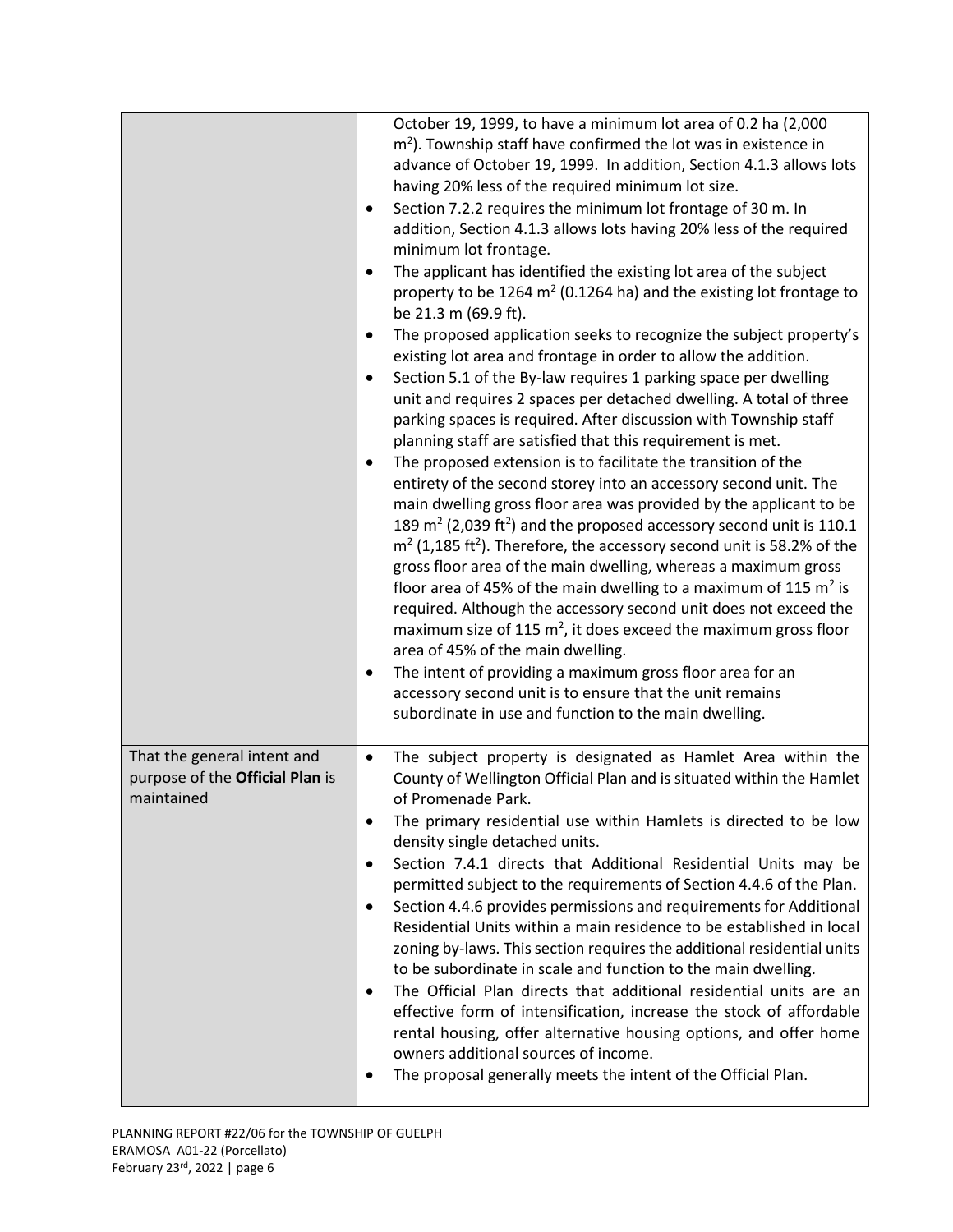## **Agency Comments**

- **•** Building Department: No comments.
- **GRCA:** GRCA has no objection to the approval of application A 01/22. The subject property does not contain any watercourses, floodplains, shorelines, wetlands, valley slopes or other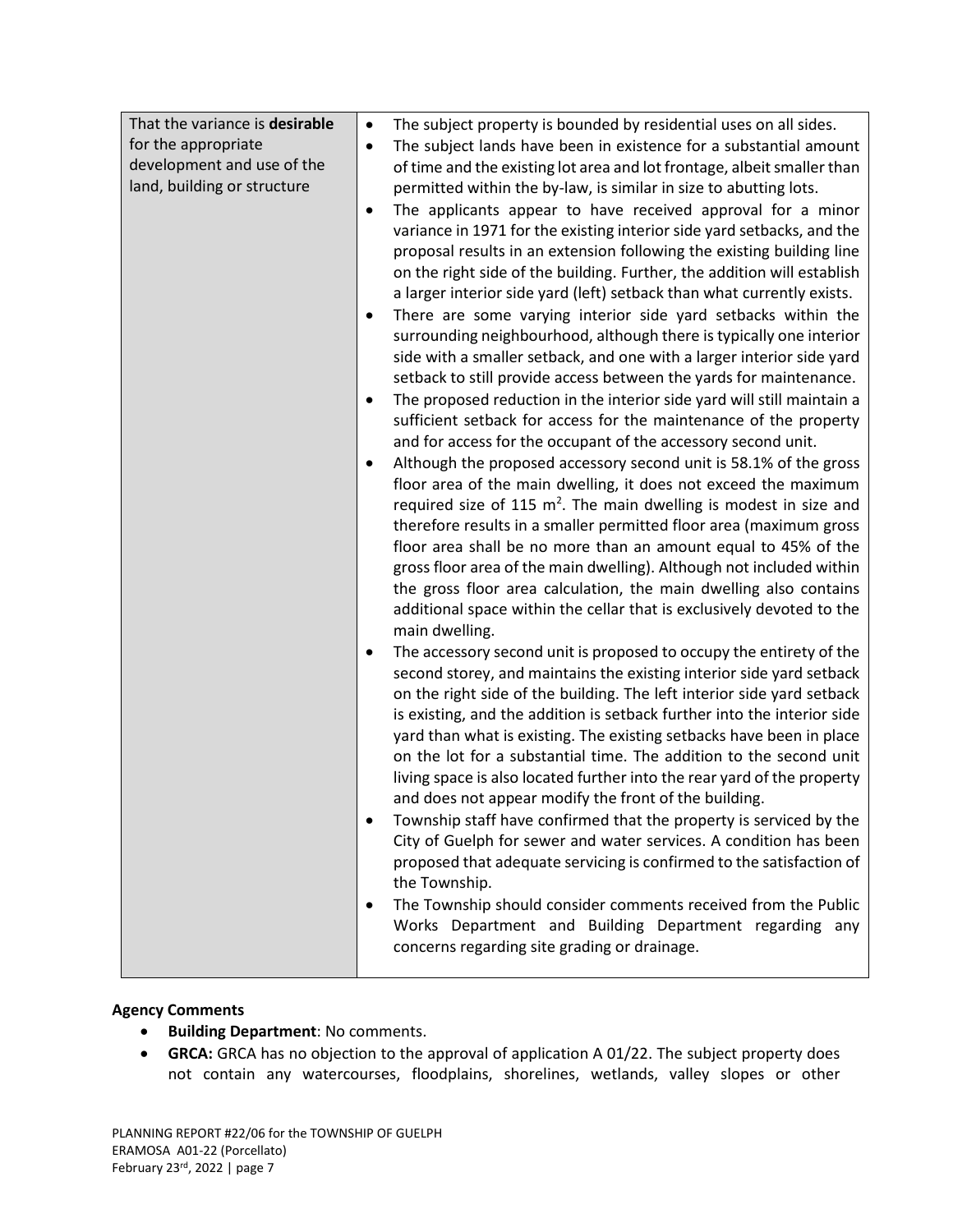environmental features of interest to GRCA. The property is not subject to Ontario Regulation 150/06 and a permission from GRCA is not required for the proposed addition.

- **Public Works:** No comments from a Public Works perspective.
- **Fire Department:** No comments.
- **Wellington Source Water Protection:** Since this property is located in a vulnerable area (wellhead protection area, issues contributing area, intake protection zone etc.), but the activity(ies), as indicated, would not create a significant drinking water threat, the application can be screened out and it does not require a Section 59 notice under the Clean Water Act.

#### **Planning Comment**

The proposed expansion will require adequate servicing due to increase in living area for the main dwelling, and the addition of an accessory second unit to occupy the entirety of the second floor. Township staff have identified that sewer and water services are provided by the City of Guelph. A condition has been proposed to ensure the accessory second unit can be adequately serviced to the satisfaction of the Township.

The proposed expansion will result in the interior side yard on the right of the building being reduced. A condition has been proposed to require the applicant to submit a grading plan prepared by an engineer or surveyor to ensure the adjacent neighbour is not affected by the proposed addition.

#### **Conclusion**

The minor variance application would maintain the general intent and purpose of the Official Plan and Zoning By-law, and is desirable and appropriate for the development of the subject property. Planning Staff have no concerns with this application, provided the recommended conditions are implemented.

## Respectfully submitted

County of Wellington Planning and Development Department

TP -

\_\_\_\_\_\_\_\_\_\_\_\_\_\_\_\_\_\_\_\_\_\_\_\_\_\_\_\_\_\_ Joanna Salsberg, B.A., M.PL., Planner

| Reviewed by                    |
|--------------------------------|
| Township of Guelph Eramosa CAO |
|                                |
|                                |
|                                |
|                                |
|                                |
| lan Roger, P.Eng.              |
| CAO                            |
|                                |